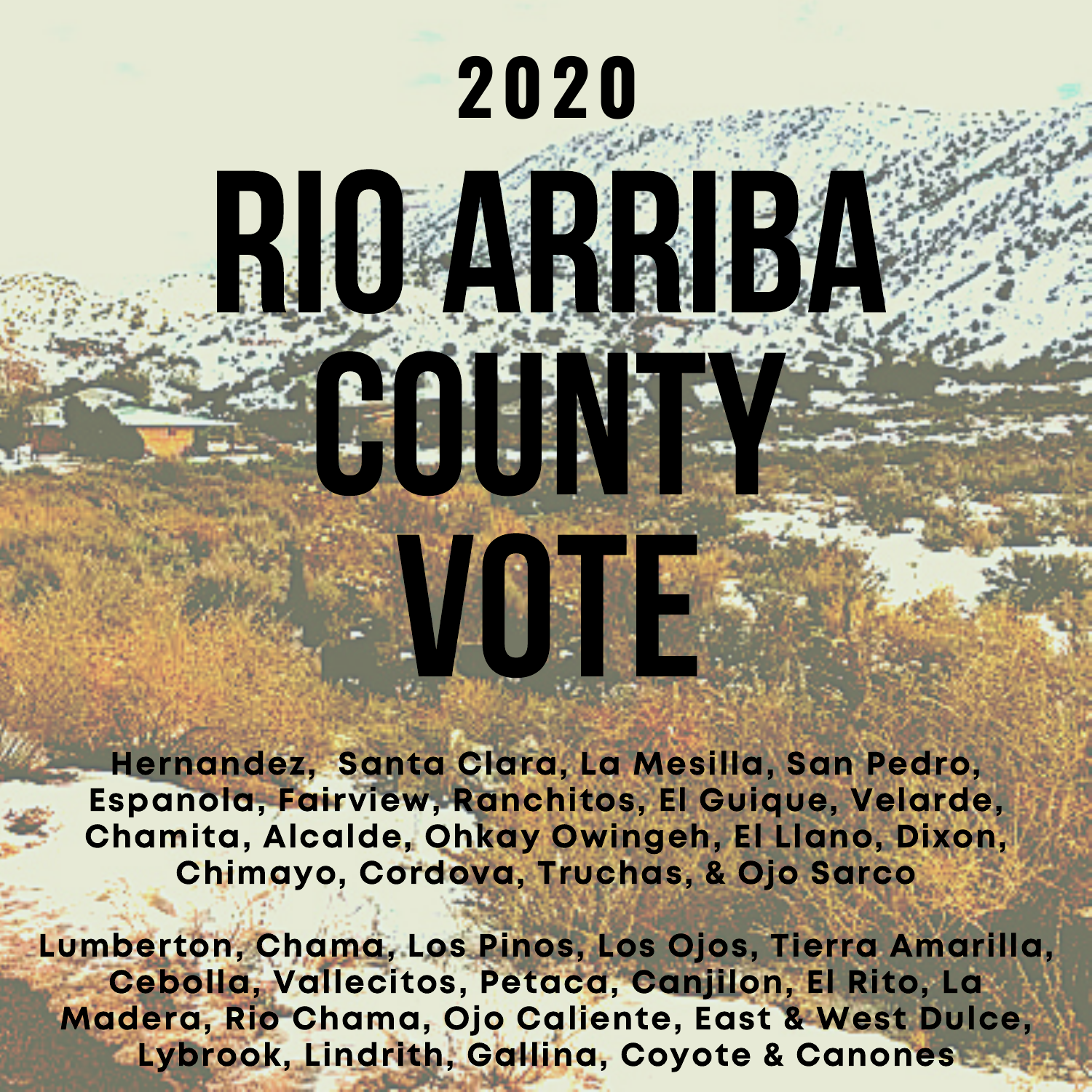## VOTERREGISTRATION

Online & mail voter registration closes on on NMVote.org. October 6

October 7 - 31 You can also register in person at the County Clerk's Office Monday - Friday 8am - 5pm Saturday, Oct 31 only 10 am - 6 pm

If you are not registered yet & are living out of town you will need to register by OCTOBER 6!

**Tierra Amarilla Office** 

**Rio Arriba County** Clerk's Office 7MainStreet, TierraAmarilla

#### **Española Office**

Española Clerk's Alternate Site, Election Warehouse, 714 Calle Don Diego, Española

575-588-7724

505-753-1780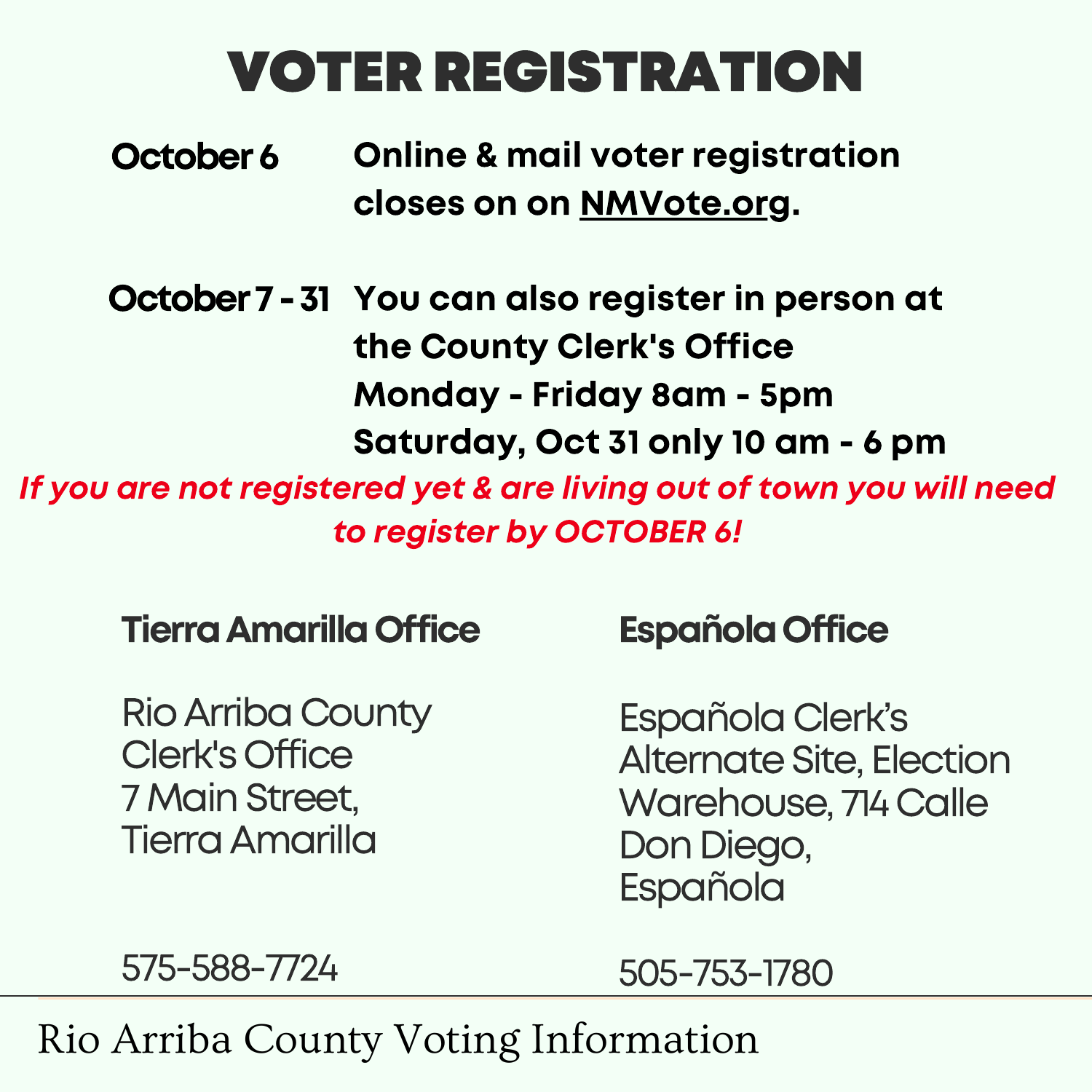## ABSENTEE BALLOTS

If you want to avoid crowds at the polls, are living out of state, in college away from home, but still want to vote in your hometown, an absentee ballot is for you! BUT to get an absentee ballot, you need to "apply" for one before Oct 20.

- 1. Print & fill out paper application & drop off at County Clerk's office or mail to their PO Box.
- 2. Request an application by calling the Clerk's office.

Important tomailASAP.

3. Online application request at <u>nmvote.org</u> \*\*Online application is fastest way to apply.\*\*

It is recommended to drop off your absentee ballot @ voting locations or the county clerk's office (where you are registered) due to political interference with the USPS.

Make sure your ballot matches your voter registration info exactly, or it will NOT be counted!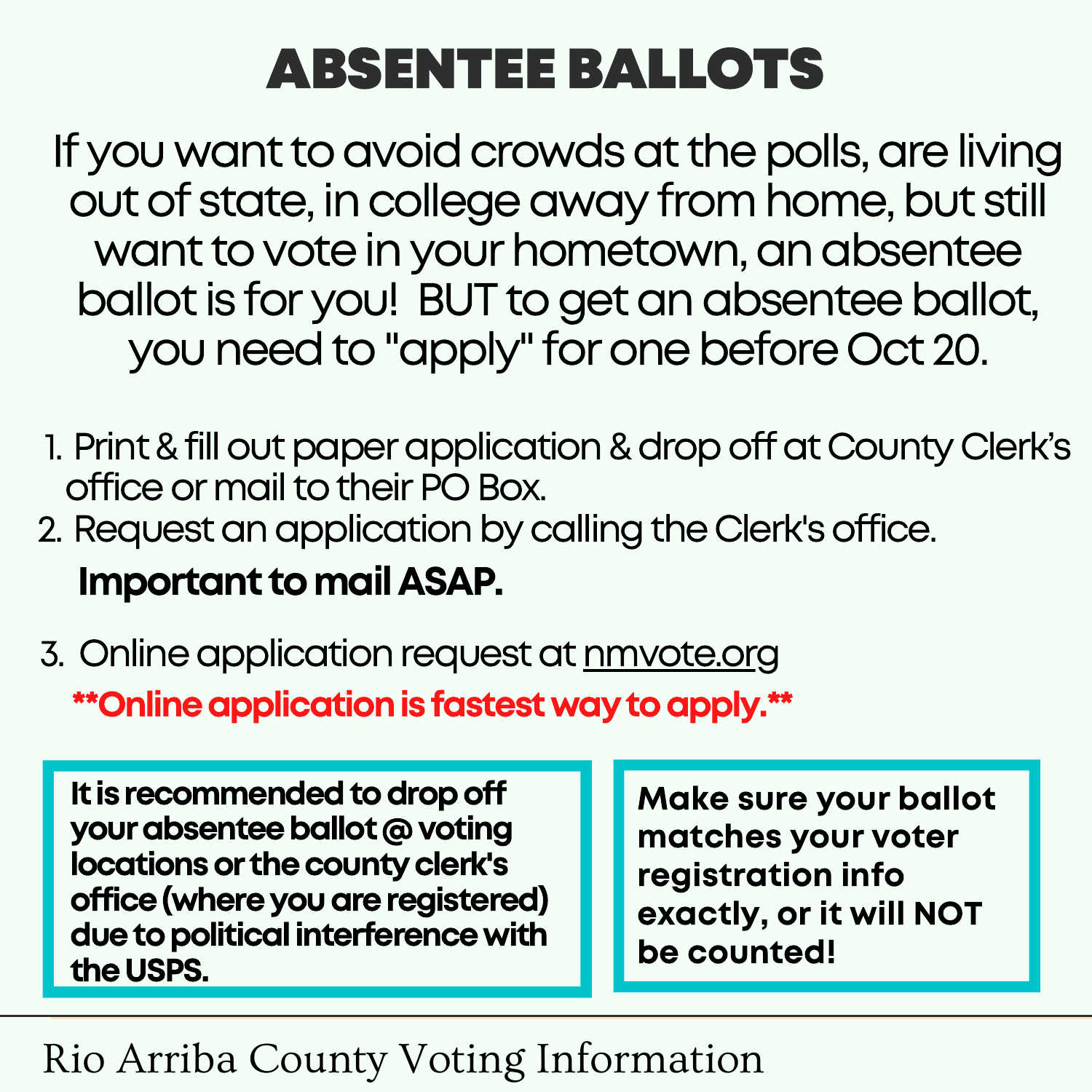## TierraAmarilla

Rio Arriba County, Clerk's Office 7 Main Street, Tierra Amarilla, NM 87575

- Tues, Oct 6 Fri, Oct 9 / 8:00am 5:00pm
- Tues, Oct 13 Fri, Oct 16 / 8:00am 5:00pm
- Mon, Oct 19 Fri, Oct 23 / 8:00am 5:00pm
- Mon, Oct 26 Fri, Oct 30 / 8:00am 5:00pm
- Sat, October 31 from 10 am 6 pm

## Española

Española Clerk's Alternate Site, Election Warehouse 714CalleDonDiego

- Tues, Oct 6 Fri, Oct 9 / 8:00am 5:00pm
- Tues, Oct 13 Fri, Oct 16 / 8:00am 5:00pm
- Mon, Oct 19 Fri, Oct 23 / 8:00am 5:00pm
- Mon, Oct 26 Fri, Oct 30 / 8:00am 5:00pm
- Sat, October 31 from 10 am 6 pm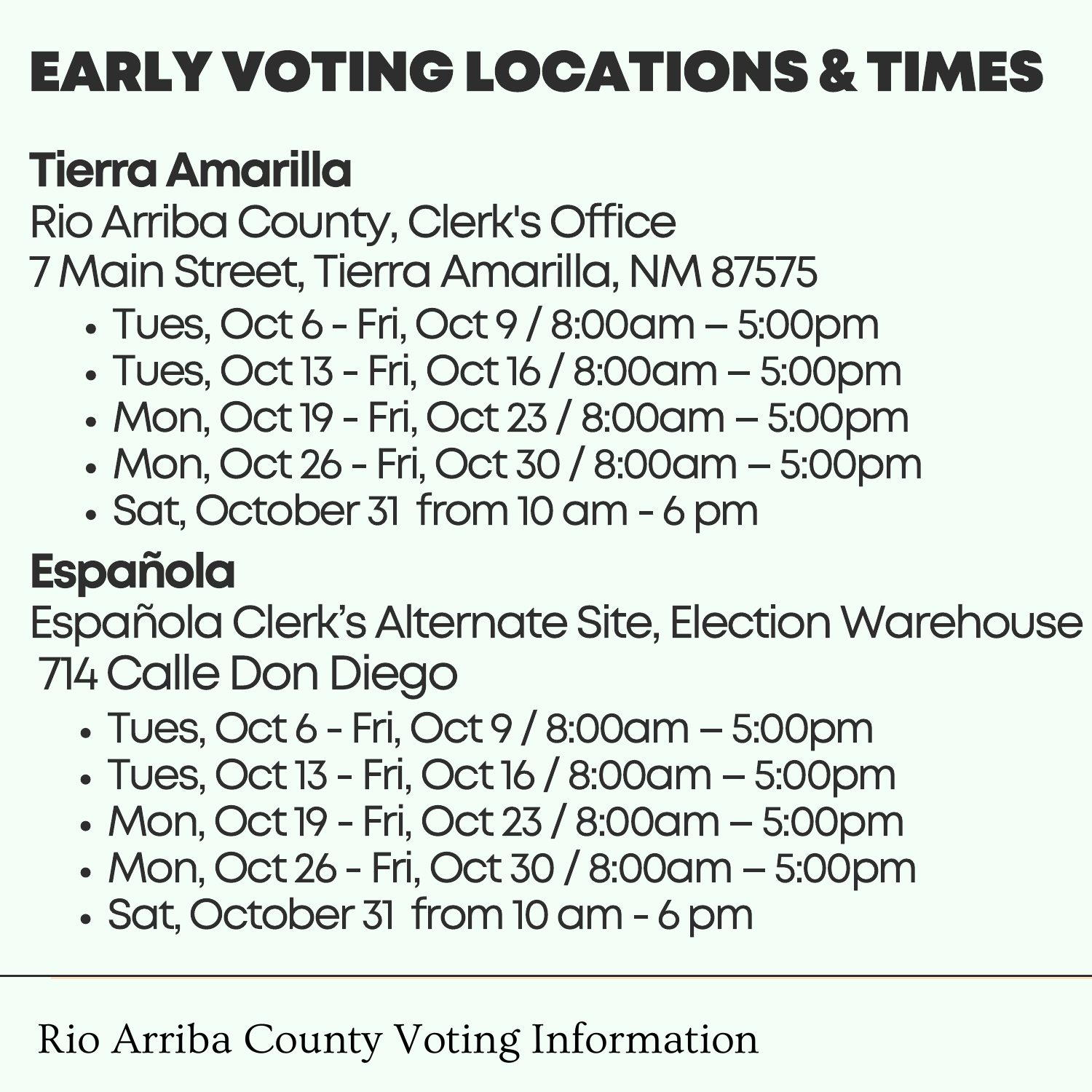### TierraAmarilla

Rio Arriba County, Clerk's Office 7 Main Street, Tierra Amarilla, NM 87575

- Tues, Oct 6 Fri, Oct 9 / 8:00am 5:00pm
- Tues, Oct 13 Fri, Oct 16 / 8:00am 5:00pm
- Mon, Oct 19 Fri, Oct 23 / 8:00am 5:00pm
- Mon, Oct 26 Fri, Oct 30 / 8:00am 5:00pm
- Sat, October 31 from 10 am 6 pm

#### **Dulce**

Jicarilla Apache Nation Tribal Building 25 Hawks Drive, Dulce, NM 87528

- Tuesday, October 20- Thursday, October 22
- 10:00am 6:00pm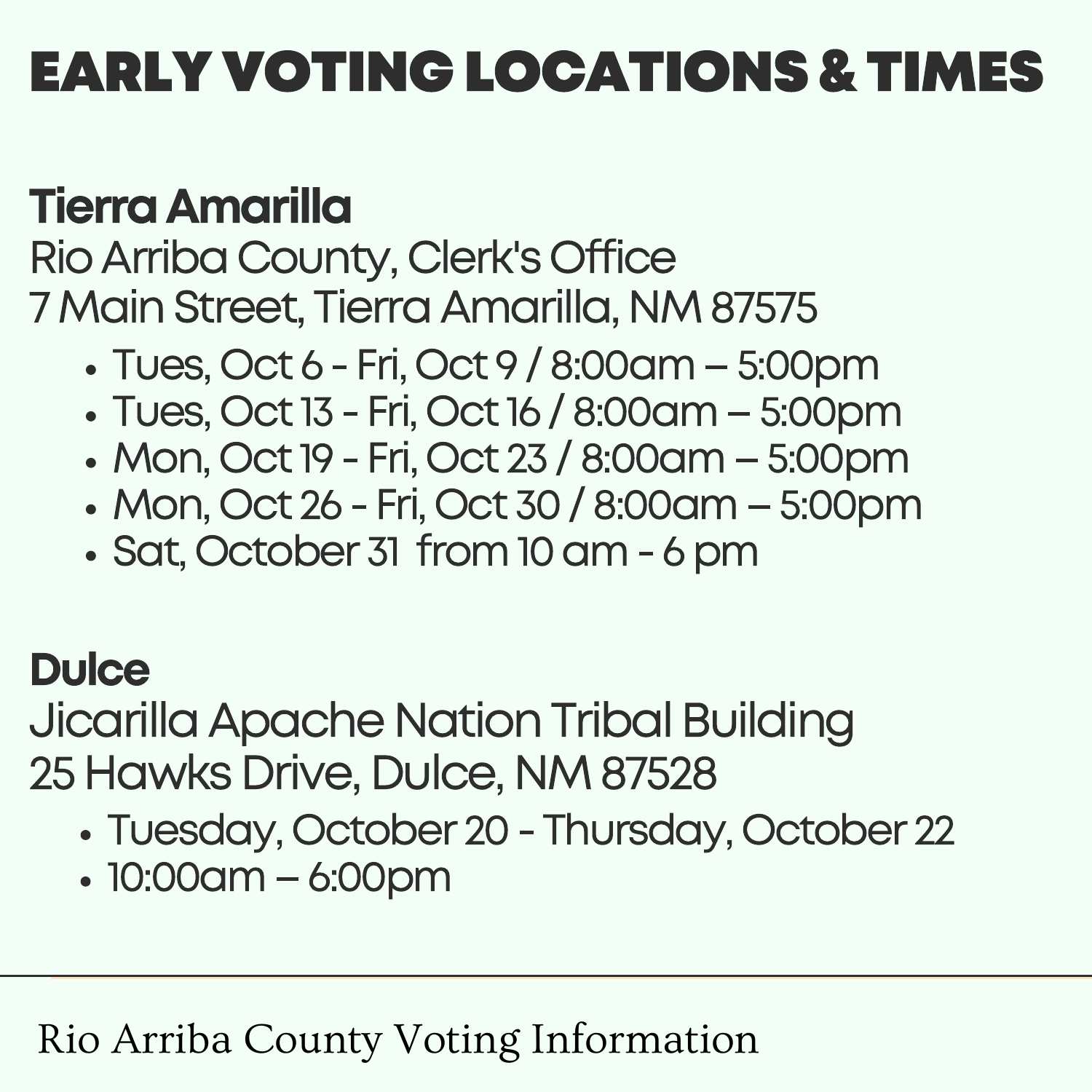## Española

Española Clerk's Alternate Site, Election Warehouse 714CalleDonDiego

- Tues, Oct 6 Fri, Oct 9 / 8:00am 5:00pm
- Tues, Oct 13 Fri, Oct 16 / 8:00am 5:00pm
- Mon, Oct 19 Fri, Oct 23 / 8:00am 5:00pm
- Mon, Oct 26 Fri, Oct 30 / 8:00am 5:00pm
- $\cdot$  Sat, October 31 / 10 am  $-6$  pm

## Española

Health Commons at 2010 Industrial Park RD. Española, NM 87532

- Sat, Oct17 / 10:00am- 6:00pm
- Tues, Oct 20-Sat, Oct 24 / 10:00am- 6:00pm
- Tues, Oct 27 Sat, Oct 31 / 10:00am 6:00pm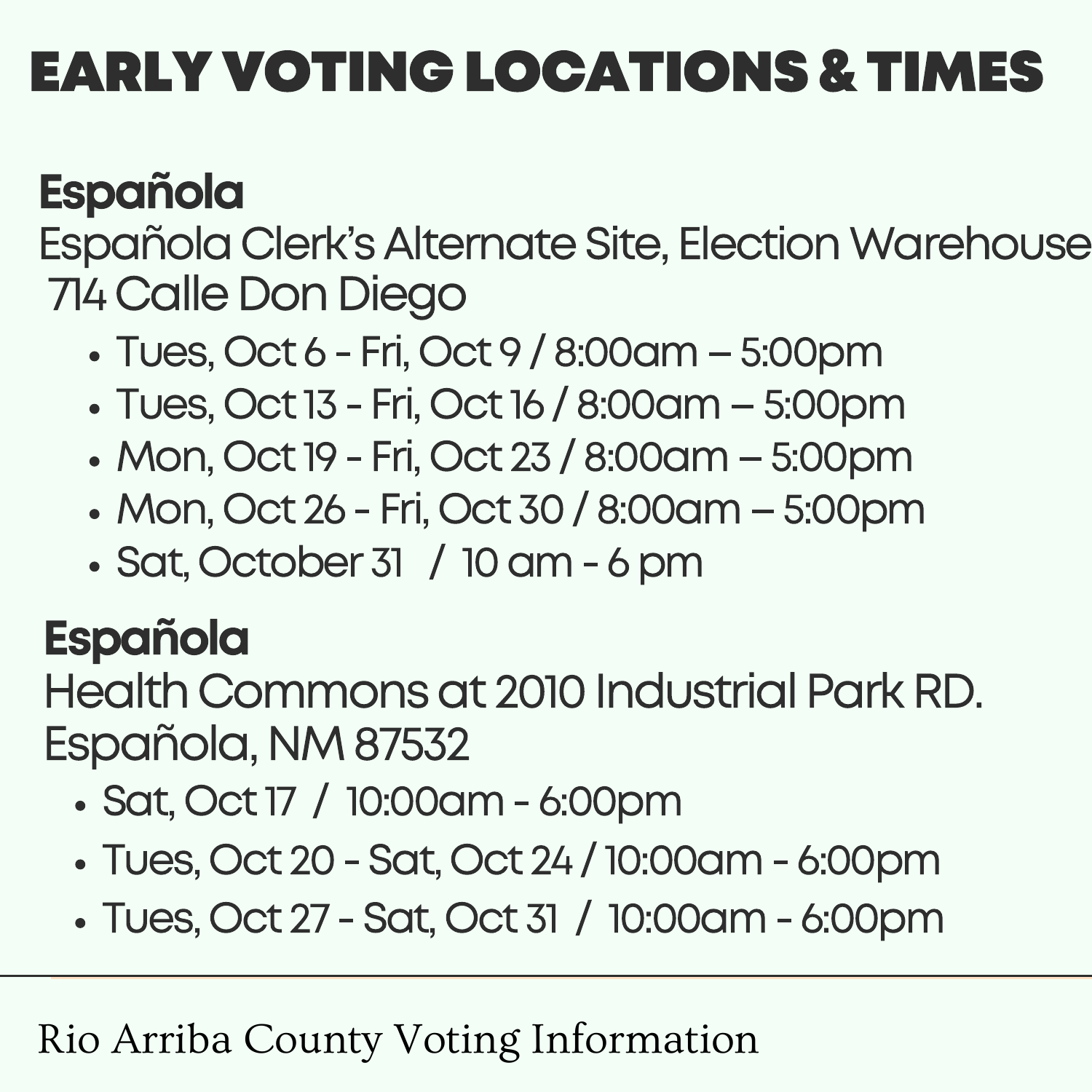### OhkayOwingeh Senior Center at 217 N Cross Place

- Sat, Oct 24 / 10:00am- 6:00pm
- Tues, Oct 27 Sat, Oct 31 / 10:00am 6:00pm

### Española

Santa Claran Casino Events Center 406 N Riverside Drive, Española, NM 87532

- Thursday, October 29 thru Saturday, October 31
- 10:00am–3:00pm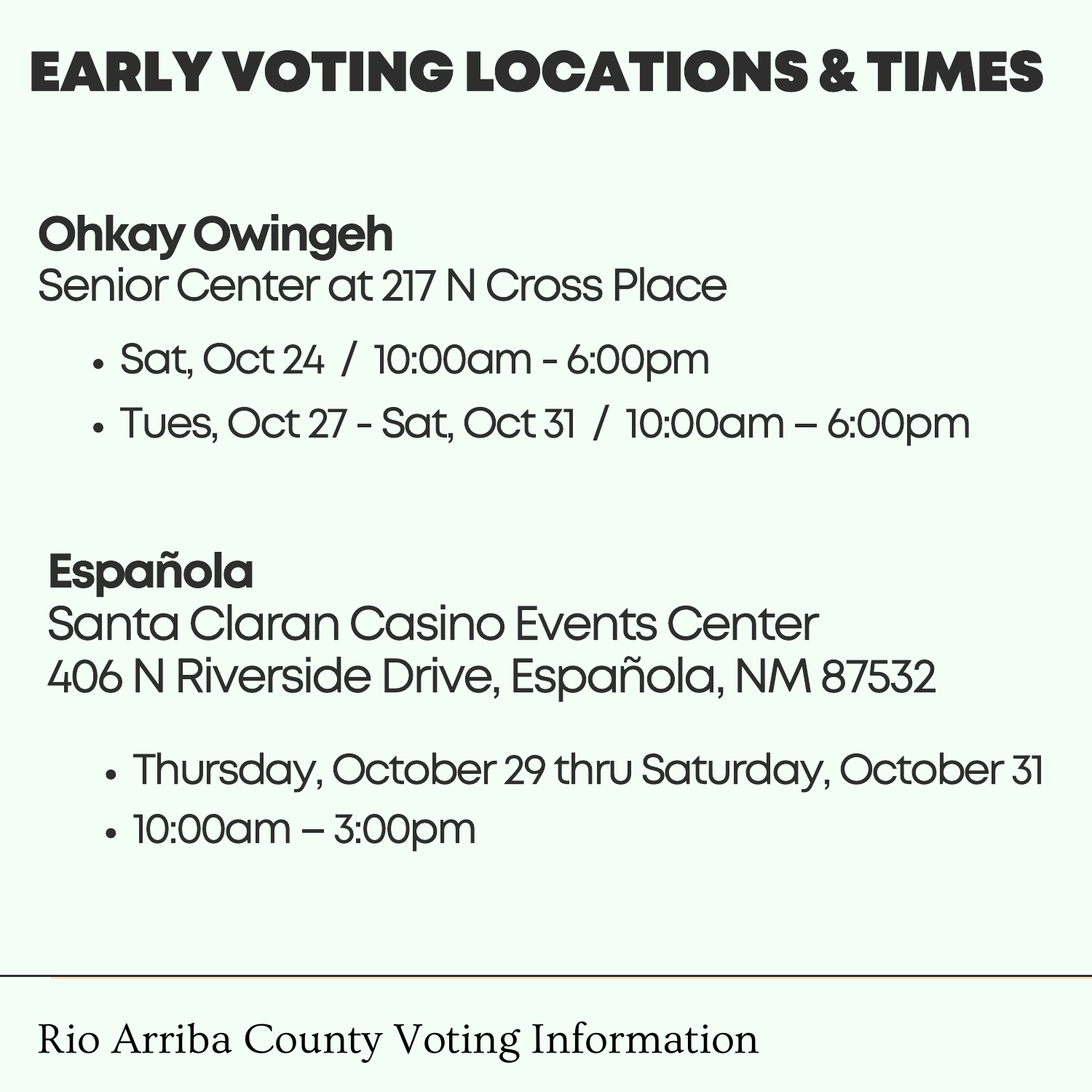# NOVEMBER3 ELECTION DAY

#### You can find all election day information here:

http://rio-arriba.org/departments\_and\_divisions/clerk's\_office/clerk\_.html

#### Or find the closest location to you, by logging into your voter profile:

https://voterportal.servis.sos.state.nm.us/WhereToVote.aspx

- VCC11, 2 & 3 West Dulce, East Dulce & Lumberton Jicarilla Apache Nation Tribal Bldg 25 Hawks Drive
- VCC 2 4 Chama Chama Senior Center 2449 US Hwy 84-64, Chama
- VCC 310 & 11 Los Ojos & Tierra Amarilla Tierra Amarilla Senior Center 1113A SR 162, Tierra Amarilla
- VCC 414 & 28 Petaca & La Madera Apache Drums 491 SR 111, La Madera
- VCC 523 Gallina Gallina School House 1 PR 1650, Gallina
- VCC 626 Abiquiu Abiquiu Rural Events Center 122AUS Hwy 84, SR 554, Abiquiu
- VCC 7 27 El Rito El Rito Community Center 1115 SR 554, El Rito
- VCC 8 36 & 37 West & East Hernandez Hernandez Community Center 19418A US 84/285, Hernandez
- VCC 938 Rio Chama Medanales Community Center 214 CR 142, Medanales,
- VCC 1039 Ojo Caliente Mesa Vista Middle/High School Library HWY 285 Road 111, Ojo Caliente
- VCC 1146 & 56 El Guique & Chamita Chamita Fire Department 46 CR 56A, Chamita
- VCC 1247 Velarde Velarde Community Center 6 CR 60A, Velarde
- VCC 1348 & 49 Lower & Upper Dixon Dixon Community Center 318 ST RD 75, Dixon
- VCC 1457 & 58 Lower & Upper Alcalde Alcalde Community Center 26 CR 41A, Alcalde,
- VCC 1559 Ohkay Owingeh Ohkay Owingeh Senior Cntr 217 N Cross Place, Ohkay Owingeh
- VCC 1660 Santa Clara Santa Claran Casino Events Center 406 N Riverside Drive, Espanola
- · VCC 17 61, 62 & 66 Lucero Center, Admin Bldg, & Espanola Lucero Center Gym 313 N. Paseo De Oñate
- VCC1863,64&65Upper&LowerLaMesilla&SanPedroSanPedroCommunityCenter30CR8,Espanola, VCC1967,68&69Fairview,ElLlano,&RanchitosFairviewElementary1000ZuniLane,Española
- VCC 20 70 & 71 Lower & Upper Chimayo Arboleda Senior Center 694 State Road 76, Chimayo
- VCC 21 72 & 73 Cordova & Truchas Truchas Senior Center 58 CR 75, Truchas